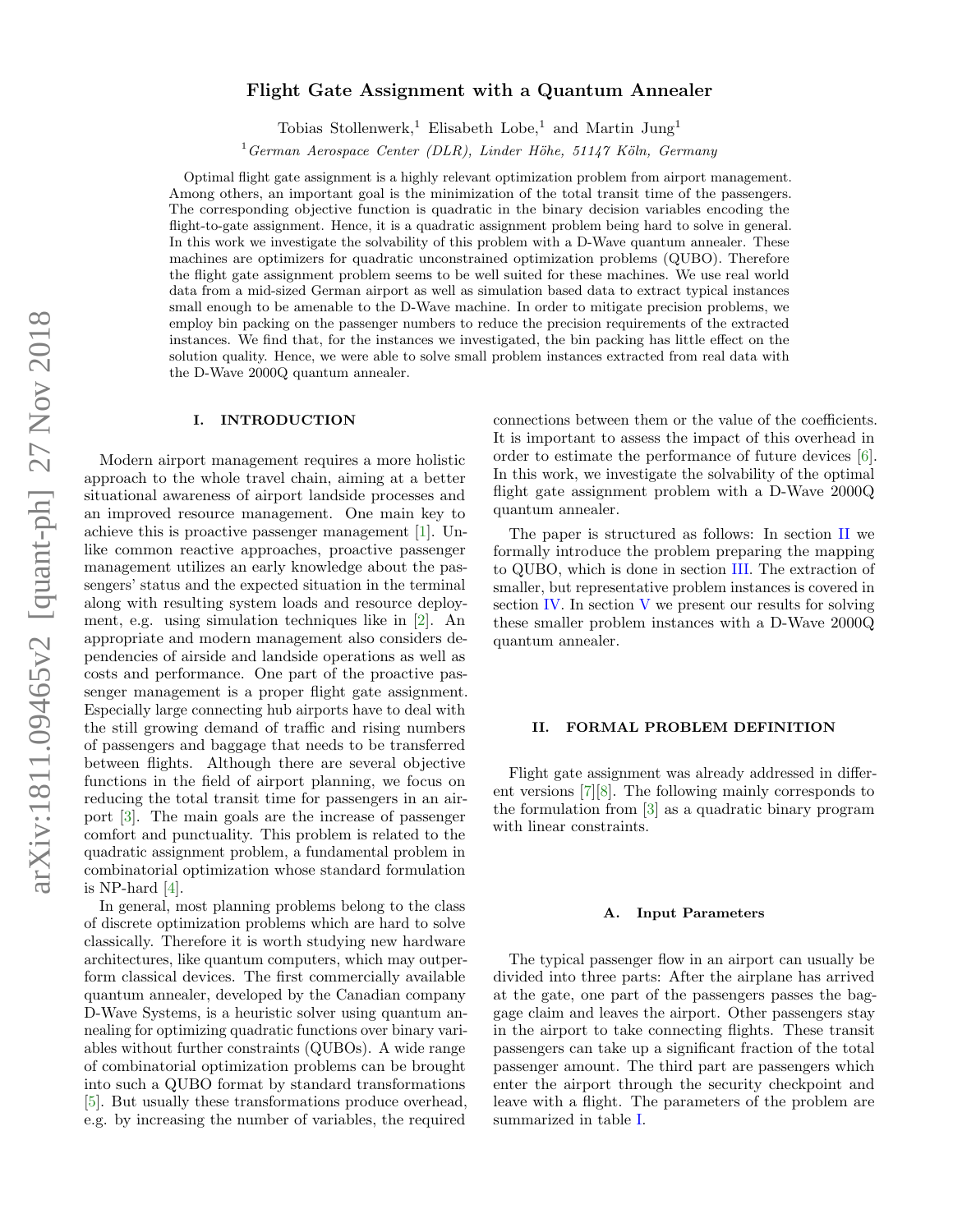TABLE I. Input data for a flight gate assignment instance

<span id="page-1-1"></span>

| $F_{\rm}$               | Set of flights $(i \in F)$                            |
|-------------------------|-------------------------------------------------------|
| G                       | Set of gates $(\alpha \in G)$                         |
| $n_i^{\text{dep}}$      | No. of passengers departing with flight $i$           |
| $n_i^{\rm arr}$         | No. of passengers arriving with flight $i$            |
| $n_{i,i}$               | No of transfer passengers between flights $i$ and $j$ |
| $t_\alpha^\text{arr}$   | Transfer time from gate $\alpha$ to baggage claim     |
| $t_\alpha^\mathrm{dep}$ | Transfer time from check-in to gate $\alpha$          |
| $t_{\alpha\beta}$       | Transfer time from gate $\alpha$ to gate $\beta$      |
| $t_i^{\rm in}$          | Arrival time of flight i                              |
| $t_i^{\text{out}}$      | Departure time of flight $i$                          |
| $t^{\text{buf}}$        | Buffer time between two flights at the same gate      |

#### B. Variables and Objective

Assignment problems can easily be represented with binary variables indicating whether or not a resource is assigned to a certain facility. The variables form a matrix indexed over the resources and the facilities. The binary decision variables are  $x \in \{0,1\}^{F \times G}$  with

$$
x_{i\alpha} = \begin{cases} 1, & \text{if flight } i \in F \text{ is assigned to gate } \alpha \in G, \\ 0, & \text{otherwise.} \end{cases}
$$

Like already stated, the passenger flow divides into three parts and so does the objective function: The partial sums of the arriving, the departing and the transfer passengers sum up to the total transfer time of all passengers. For the arrival part we get a contribution of the corresponding time  $t_\alpha^{\rm arr}$  for each of the  $n_i^{\rm arr}$  passengers if flight i is assigned to gate  $\alpha$ . Together with the departure part, which is obtained analogously, the linear terms of the objective are

$$
T^{\text{arr/dep}}(x) = \sum_{i\alpha} n_i^{\text{arr/dep}} t_{\alpha}^{\text{arr/dep}} x_{i\alpha}.
$$

The contribution of the transfer passengers is the reason for the hardness of the problem: Only if flight  $i$  is assigned to gate  $\alpha$  and flight j to gate  $\beta$  the corresponding time is added. This results in the quadratic term

$$
T^{\text{trans}}(x) = \sum_{i\alpha j\beta} n_{ij} t_{\alpha\beta} \, x_{i\alpha} x_{j\beta}.
$$

The total objective function is

$$
T(x) = Tarr(x) + Tdep(x) + Ttrans(x).
$$
 (1)

#### C. Constraints

Not all binary encodings for  $x$  form valid solutions to the problem. There are several further restrictions which need to be added as constraints. In this model a flight

corresponds to a single airplane arriving and departing at a single gate. It is obvious, that every flight can only be assigned to a single gate, therefore we have

<span id="page-1-3"></span>
$$
\sum_{\alpha} x_{i\alpha} = 1 \qquad \forall i \in F. \tag{2}
$$

Furthermore it is clear that no flight can be assigned to a gate which is already occupied by another flight at the same time. These forbidden flight pairs with overlapping time slots can be aggregated in

$$
P = \left\{ (i, j) \in F^2 : t_i^{\text{in}} < t_j^{\text{in}} < t_i^{\text{out}} + t^{\text{buf}} \right\}.
$$

The resulting linear inequalities  $x_{i\alpha} + x_{j\alpha} \leq 1$  are equivalent to the quadratic constraints

$$
x_{i\alpha} \cdot x_{j\alpha} = 0 \qquad \forall (i, j) \in P \ \forall \alpha \in G.
$$

## <span id="page-1-4"></span><span id="page-1-0"></span>III. MAPPING TO QUBO

QUBOs are a special case of integer programs minimizing a quadratic objective function over binary variables  $x \in \{0,1\}^n$ . The standard format is the following

$$
q(x) = x^{\top} Q x = \sum_{j=1}^{n} Q_{jj} x_j + \sum_{\substack{j,k=1 \ j < k}}^{n} Q_{jk} x_j x_k
$$
 (3)

with an upper-triangular quadratic matrix  $Q \in \mathbb{R}^{n \times n}$ . While the presented objective function already follows this format the constraints need to be reduced which is shown in this section.

#### A. Penalty Terms

The standard way to reduce constraints, like already shown in e.g. [\[6\]](#page-6-5), is to introduce terms penalizing those variable choices that violate the constraints. Just in these cases a certain positive value is added to the objective function to favor valid configurations while minimizing. The quadratic terms

$$
C^{\text{one}}(x) = \sum_{i} \left( \sum_{\alpha} x_{i\alpha} - 1 \right)^2
$$

<span id="page-1-2"></span>and

$$
C^{\text{not}}(x) = \sum_{\alpha} \sum_{(i,j) \in P} x_{i\alpha} x_{j\alpha}
$$

fulfill

$$
C^{\text{one}/\text{not}}\begin{cases} > 0, & \text{if constraint is violated,} \\ = 0, & \text{if constraint is fulfilled,} \end{cases}
$$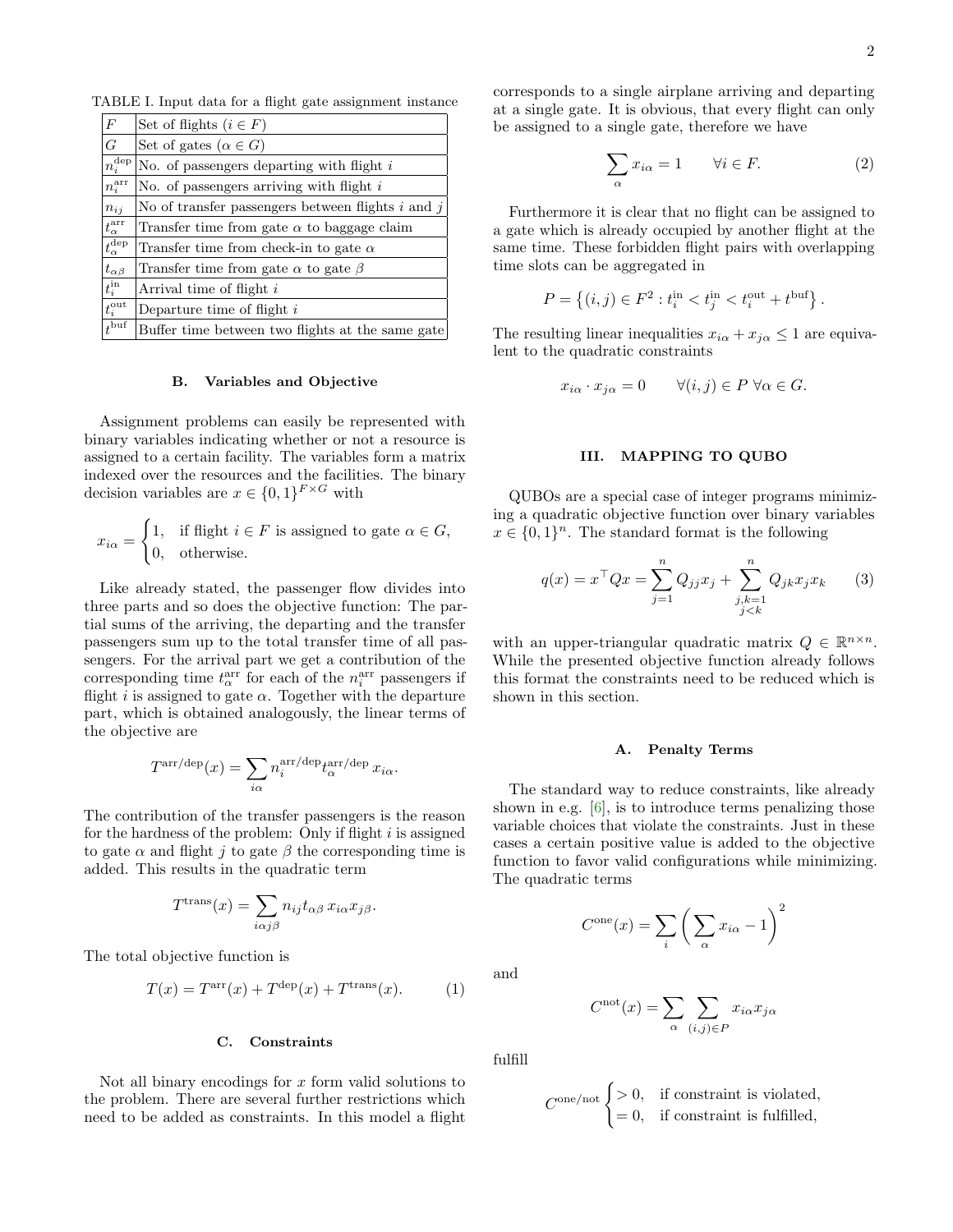and therefore are suitable penalty terms which can be combined with the objective function. Since the benefit in the objective function in case of an invalid variable choice should not exceed the penalty, two parameters  $\lambda_{one}, \lambda_{not} \in \mathbb{R}_+$  need to be introduced:

$$
q(x) = T(x) + \lambda^{\text{one}} C^{\text{one}}(x) + \lambda^{\text{not}} C^{\text{not}}(x).
$$

In theory these parameters could be set to infinity, but in practice this is not possible and they have to be chosen carefully.

## B. Choosing Penalty Weights

The parameters  $\lambda^{\text{one}}$  and  $\lambda^{\text{not}}$  need to be large enough to ensure that a solution always fulfills the constraints. However due to precision restrictions of the D-Wave machine it is favorable to choose them as small as possible. In this section we present two different possibilities to obtain suitable values. Besides a worst case analysis for each single constraint a bisection algorithm which iteratively checks penalty weights against the solution validity is presented. In the following we call a variable to be activated if it is set to one.

#### 1. Worst Case Estimation

The minimal contribution of  $C^{\text{one}}$  and  $C^{\text{not}}$  when breaking the corresponding constraint is just one. Therefore the corresponding minimal penalties are  $\lambda^{\text{one}}$  and  $\lambda^{\text{not}}$ . Since the objective function and  $C^{\text{not}}$  only contain non-negative  $coefficients$ , just  $C<sup>one</sup>$  enforces some of the variables to be set to one. Therefore activating more than one  $x_{i\alpha}$ , for one flight i, does not improve the objective value. Hence λ one just needs to exceed the benefit of deactivating a single variable in a valid solution. This variable usually appears in several summands of the objective function. Hence in the worst case the objective could be reduced by the sum of all coefficients of monomials including this variable, which is

$$
T_{i\alpha}(x) := n_i^{\text{dep}} t_{\alpha}^{\text{dep}} + n_i^{\text{arr}} t_{\alpha}^{\text{arr}} + \sum_j n_{ij} \sum_{\beta} t_{\alpha\beta} x_{j\beta}.
$$

Assuming the penalty is chosen large enough it will also be sufficient for all gates  $\beta$  appearing in  $T_{i\alpha}$ . Therefore in the last part of the sum, for every flight  $j$ , just one gate β needs to be taken into account for which  $x_{iβ}$  is one. In the worst case this is the one with the maximal time  $t_{\alpha\beta}$ , which results in

$$
T^{\text{one}} := \max_{i,\alpha} \left( n_i^{\text{dep}} t_{\alpha}^{\text{dep}} + n_i^{\text{arr}} t_{\alpha}^{\text{arr}} + \max_{\beta} t_{\alpha\beta} \sum_j n_{ij} \right).
$$

Considering  $C<sup>not</sup>$ , it is not preferable to add an additional flight pair that is forbidden. But if the penalty is not large enough, assigning one flight i to a gate  $\gamma$ 

although this gate is already occupied by another flight  $j$ rather than using the different gate  $\alpha$  could reduce the objective value. This means  $x_{i\gamma} = 1$  might be preferred to  $x_{i\alpha} = 1$  although  $(i, j) \in P$  and  $x_{i\gamma} = 1$ . The resulting benefit can be calculated from the difference of  $T_{i\alpha}$  and  $T_{i\gamma}$ . For the estimation of the worst case this can be simplified by taking the maximum transfer time for  $T_{i\alpha}$ and the minimum for  $T_{i\gamma}$ :

$$
T^{\text{not}} := \max_{i,\alpha,\gamma} \left( \begin{array}{c} \left( n_i^{\text{dep}} t_\alpha^{\text{dep}} + n_i^{\text{arr}} t_\alpha^{\text{arr}} + \max_{\beta} t_{\alpha \beta} \sum_j n_{ij} \right) \\ - \left( n_i^{\text{dep}} t_\gamma^{\text{dep}} + n_i^{\text{arr}} t_\gamma^{\text{arr}} + \min_{\beta} t_{\gamma \beta} \sum_j n_{ij} \right) \right) \\ = \max_{i,\alpha,\gamma} \left( \left( n_i^{\text{dep}} t_\alpha^{\text{dep}} - n_i^{\text{dep}} t_\gamma^{\text{dep}} \right) + \left( n_i^{\text{arr}} t_\alpha^{\text{arr}} - n_i^{\text{arr}} t_\gamma^{\text{arr}} \right) \\ + \max_{\beta} \left( t_{\alpha \beta} - t_{\gamma \beta} \right) \sum_j n_{ij} \right).
$$

All in all using  $\lambda^{\text{one}} = T^{\text{one}} + \varepsilon$  and  $\lambda^{\text{not}} = T^{\text{not}} + \varepsilon$  for some  $\varepsilon > 0$  ensures that the minimum of q satisfies the constraints. The provided boundaries can be calculated easily, but unfortunately they may take pretty large values depending on the given parameters. Since usually the worst case is also not the most probable it is a very rough estimation and there is some room for improvement.

#### <span id="page-2-1"></span>2. Bisection Method

If the constraints are independent of each other, a simple bisection method can be used to find an approximation of the boundary between valid and invalid penalty values. In the course of this, all but one penalty is fixed, while the bisection is employed in one dimension at a time. These fixed penalty values as well as an upper starting point of the bisection method need to yield valid solutions. For given values of the penalties, a classical solver like SCIP is used to find the exact solution [\[9\]](#page-6-8). But it is imaginable that also the D-Wave machine itself could be used. For very small instances it might happen that one of the constraints becomes redundant and therefore is always fulfilled if the other one is. In these cases just the remaining constraint needs to be evaluated. This method, may lead to much smaller values than the worst case estimation. However it requires solving the problem several times exactly for each instance. Therefore this approach is not viable in an operational setting.

# <span id="page-2-0"></span>IV. INSTANCE EXTRACTION AND GENERATION

From [\[2\]](#page-6-1), applying agent based simulation techniques of [\[10\]](#page-6-9), we extract the data to estimate the transfer times  $t^{\text{buf}}, t_\alpha^{\text{dep}}, t_\alpha^{\text{arr}} \ \forall \alpha \in G \text{ and } t_{\alpha\beta} \ \forall (\alpha, \beta) \in G^2$ . The second part of our data source consists of a flight schedule of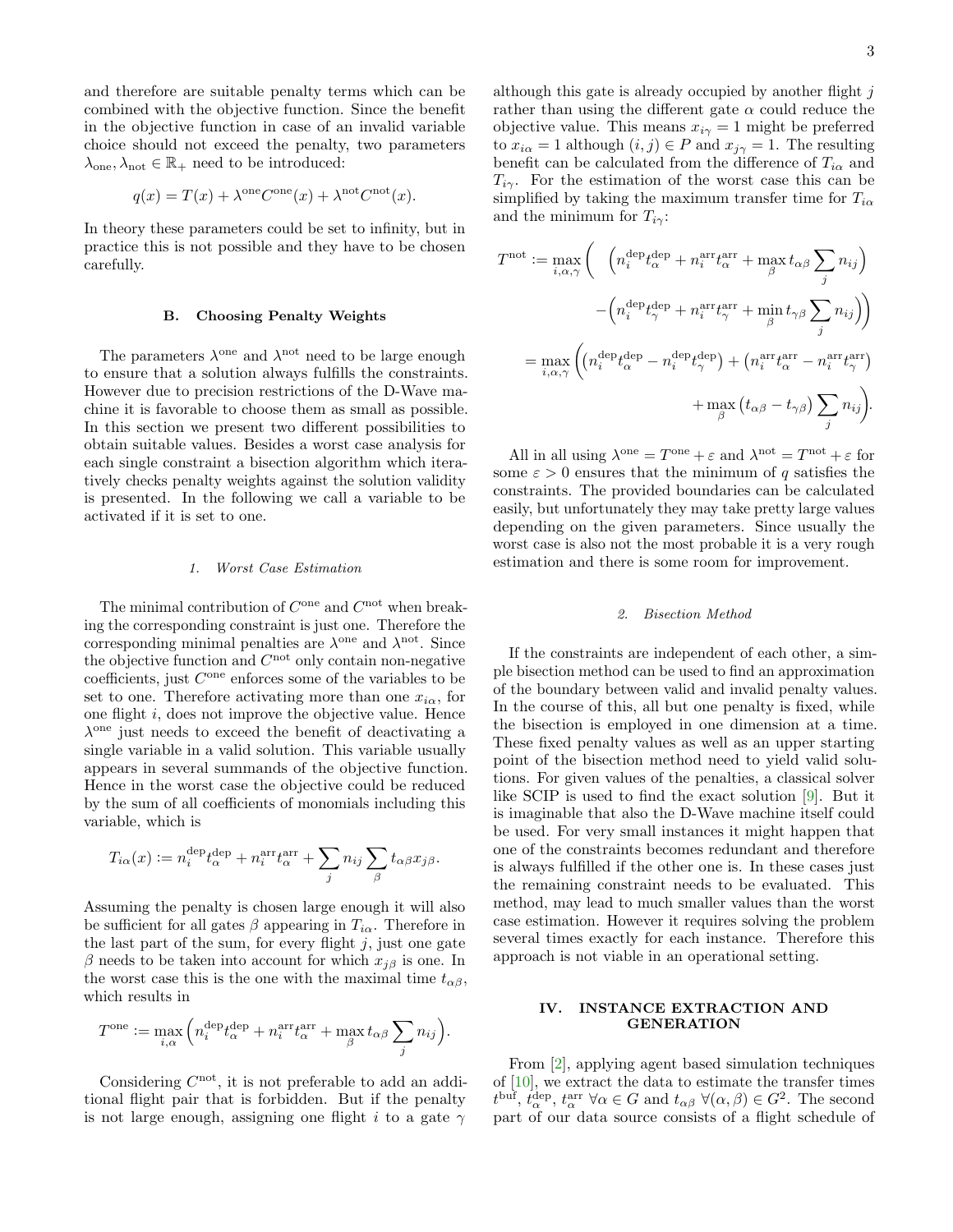a mid-sized German airport for a full day. This gives us the number of passengers  $n_i^{\text{dep}}, n_i^{\text{arr}} \forall i \in F$  and  $n_{ij}$  $\forall (i, j) \in F^2$ . The resulting problem instance is depicted in figure [1.](#page-3-0)



<span id="page-3-0"></span>FIG. 1. Top: Time at the airport for all flights during a whole day on a mid-sized German airport. Bottom: Graph representing the transfer passengers for a whole day. Each vertex is a flight, each edge are transfer passengers between two flights.

#### A. Preprocessing

Since the given data set contains a slice of a flight schedule cut off at one day, there are flights which either do not have an arrival or a departure time. These flights are removed. Furthermore for some of the airplanes, the standing time is so long that it is reasonable to assume the airplane is moved away from the gate for some time before returning to a possibly different gate. Hence, we considered all flights with a time at the airport above 120 minutes as two separate flights. In order to extract typical, hard instances from the data, we removed all flights with no transfer passengers. The remaining instance now consists of 89 flights with 80 transfers and over 35 gates. However, since this corresponds to more than 3000 binary variables further subdivision is needed

to make the problem amenable to the current D-Wave

2000Q hardware. A way to achieve this becomes apparent when visualizing the dependencies among flights with transfer passengers in a graph as in the bottom part of figure [1.](#page-3-0) It can be observed that the graph is divided into several connected components, various smaller ones with 3 to 11 flights and a single larger one. The time intervals are much more distributed. Therefore extracting these special subgraphs provides suitable instances to be tested. In addition to using the connected components of the transfer passenger graph, we randomly cut the largest connected component to create larger test instances. This results in 163 instances with number of flights and gates from 3 to 16 and 2 to 16, respectively. The set of these instances will be denoted by  $\mathcal{I}_{\text{CC}}$ .

An alternative to using only flights with transfer passengers, is to use only flights within a certain time interval. However, this option has two major disadvantages: In such a time slot most of the flight intervals overlap mutually and therefore each flight requires a different gate. Also, in our data set, these flights do have almost no transferring passengers. Both issues simplify the subproblems severely. Therefore this alternative is not pursued in this work.

#### B. Bin Packing

As we will see, some of the instances from  $\mathcal{I}_{\text{CC}}$  are small enough to fit on the D-Wave 2000Q machine. However, they exhibit a strong spread of the coefficients in the QUBO. It is known that this can suppress the success probability due to the limited precision of the D-Wave machine [\[11\]](#page-6-10). Therefore, we tried to reduce the spread of the coefficients while retaining the heart of the problem as best as possible. First, we mapped the passenger numbers to natural numbers in  $\{0, 1, \ldots, N_{p}\}\$  with bin packing, where  $N_{p}$ is the number of bins. Moreover we mapped the transfer times to random natural numbers from  $\{1, \ldots, N_t\}$ . This is reasonable, since the original time data was drawn from a simulation data, which showed similar behavior. The mapping of the maximum transfer time in the instance to  $N_t$  introduces a scaling factor to the objective function, which is irrelevant for the solution. In order to assess the impact of the bin packing for the number of passengers, we solved each problem before and after bin packing with the exact solver SCIP. Let the solutions before and after bin packing be denoted as  $x$  and  $\hat{x}$ . The approximation ratio is then given by the  $R = \frac{T(\hat{\mathbf{x}})}{T(\mathbf{x})}$  $\frac{T(\mathbf{x})}{T(\mathbf{x})}$ . Where T is the objective function [\(1\)](#page-1-2) before bin packing. If  $R = 1$ , the bin packing has no effect on the solution quality. Figure [2](#page-4-1) shows the approximation ratio for various bin packed instances. We used values of  $N_{p} \in \{2, 3, 6, 7, 8, 9, 10\}$  and  $N_t \in \{2, 3, 6, 10\}$  and all combinations thereof. Moreover, we restrict ourselves to instances with  $|F| \cdot |G| < 100$ . One can see, that the approximation ratio is close to one for the majority of the bin packed instances. Meaning,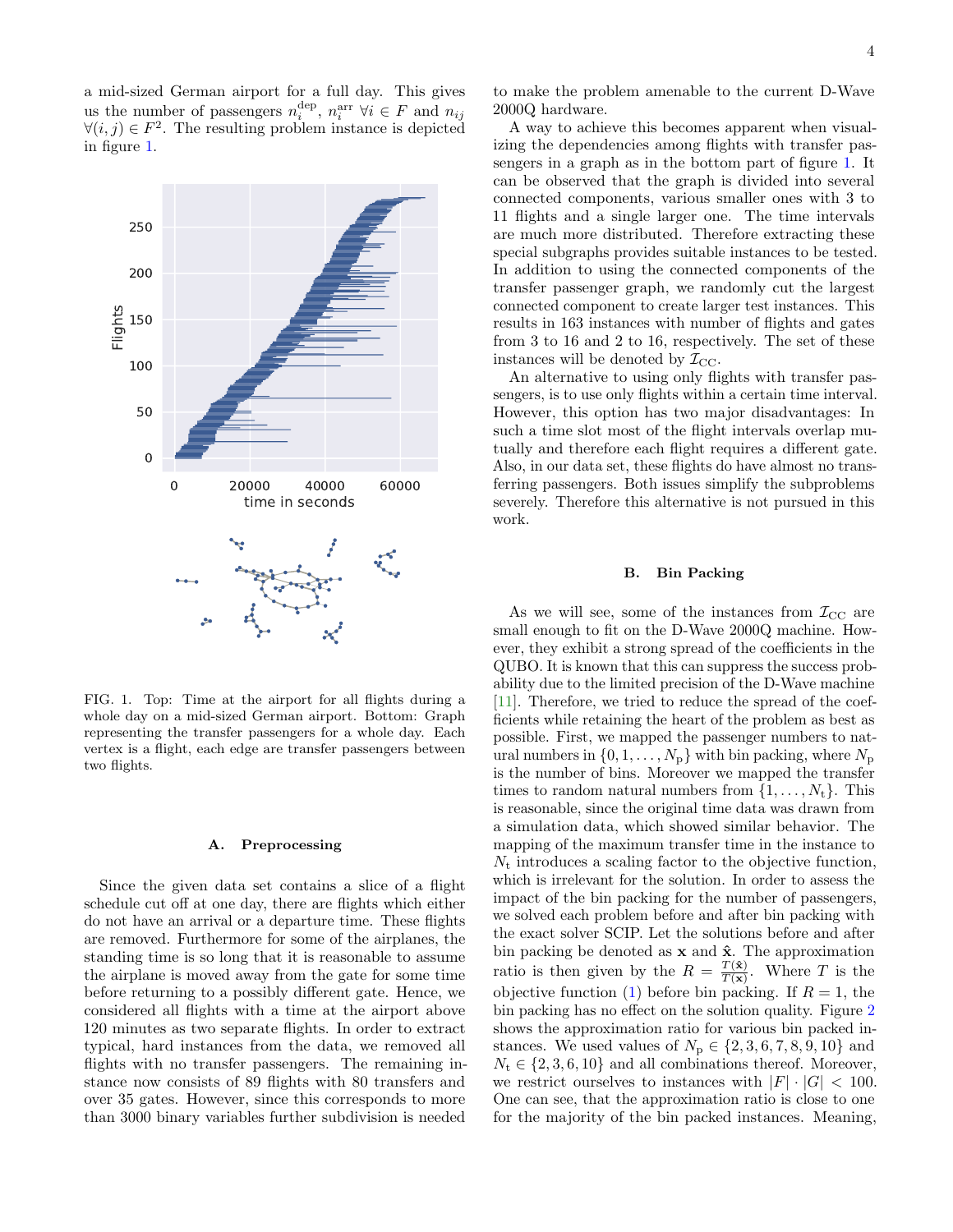

<span id="page-4-1"></span>FIG. 2. Top: Approximation ratio for bin packed instances. The different curves show percentiles. Bottom: Distribution of number of flights and gates  $|F|, |G|$ .

the bin packing has little effect on the solution quality, at least for the instances we investigated.

For the investigation of quantum annealing, we restrict ourselves to  $N_{p}$ ,  $N_{t} \in \{2, 3, 6, 10\}$ . The corresponding instances will be denoted by  $\mathcal{I}_{\text{BP}}$ .

# <span id="page-4-0"></span>V. QUANTUM ANNEALING

### A. Embedding

The hardware layout of the D-Wave 2000Q quantum annealer restricts the connections between binary variables to the so called Chimera graph [\[12\]](#page-6-11). In order to make problems with higher connectivity amenable to the machine, we employ minor-embedding [\[13\]](#page-6-12). This includes coupling various physical qubits together into one logical qubit, representing one binary variable, with a strong ferromagnetic coupling  $J_F$  in order to ensure that all physical qubits have the same value after readout [\[14\]](#page-6-13). Since the constraint [\(2\)](#page-1-3) introduces  $|F|$  complete graphs of size  $|G|$ , we expect at most quadratic increase in the number of physical qubits with the number of logical qubits, which

is  $|F| \cdot |G|$ . This is supported by our findings in the top part of figure [3.](#page-4-2) We calculated five different embeddings for each problem instance from  $\mathcal{I}_{CC}$ . With this, we were able to embed instances up to 84 binary variables.

### B. Precision Requirements

The D-Wave 2000Q has a limited precision in specifying the linear and quadratic coefficients of the Ising model. As it was shown in [\[11\]](#page-6-10), this can be an inhibiting factor for solving some problems on the D-Wave 2000Q. In order to assess the precision requirements for each instance, we introduce the maximum coefficient ratio for a QUBO like [\(3\)](#page-1-4) as

$$
C_{\text{QUBO}} = \frac{\max_{ij} |Q_{ij}|}{\min_{ij} |Q_{ij}|},
$$

and for the corresponding embedded Ising model  $\sum_i h_i s_i +$  $\sum_{ij} J_{ij} s_i s_j$  as

$$
C_{\text{Ising}} = \max \left\{ \frac{\max_{i} |h_{i}|}{\min_{i} |h_{i}|}, \frac{\max_{ij} |J_{ij}|}{\min_{ij} |J_{ij}|} \right\}
$$

.



<span id="page-4-2"></span>FIG. 3. Top: Number of logical and physical qubits on D-Wave 2000Q for instances  $\mathcal{I}_{\text{CC}}$ . Bottom: Maximum coefficient ratio of the QUBOs for instances  $\mathcal{I}_{\text{CC}}$ .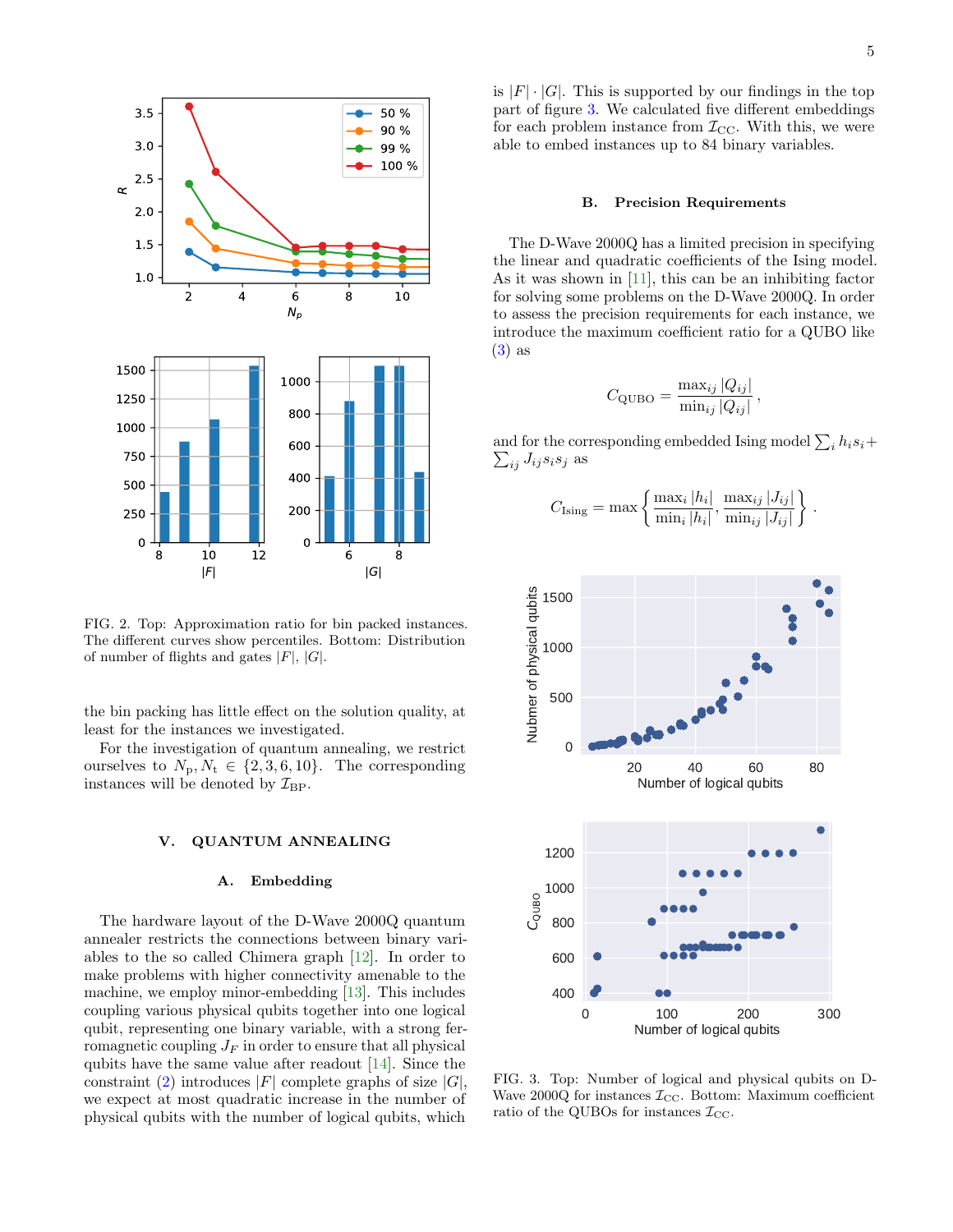The bottom part of figure [3](#page-4-2) shows the maximum coefficient ratio for all QUBO from  $\mathcal{I}_{\text{CC}}$ . We used minimal sufficient penalty weights calculated by bisection as it was described in section [III B 2.](#page-2-1) The corresponding values for the embedded Ising model are orders of magnitude larger (not shown). Therefore the success probability for these instances is highly suppressed. However, this does not seem to be sufficient to reduce the precision requirements of the instances to an acceptable level. In order to mitigate the problem, we will use the bin packed instances  $\mathcal{I}_{\text{BP}}$  for the remainder of this work.

#### C. Quantum Annealing Results



<span id="page-5-0"></span>FIG. 4. Top: Success probability against the intra-logical qubit coupling in units of the largest coefficient of the embedded Ising model. The data is for a representative instance from  $\mathcal{I}_{\text{BP}}$ . The different colors represent the 25th, 50th and 75th percentiles. Bottom: Maximum success probability against  $C_{\text{Ising}}$  for the instances from  $\mathcal{I}_{\text{BP}}$ .

We used all embeddable instances from  $\mathcal{I}_{\text{BP}}$  for investigating the performance of the D-Wave 2000Q. As penalty weights, we used  $\lambda_{one} = f^{\text{one}} T^{\text{one}}$  and  $\lambda_{\text{not}} = f^{\text{not}} T^{\text{not}}$ , with  $f^{\text{one}}, f^{\text{not}} \in {\frac{1}{2}, 1}$ , if the corresponding exact solution was valid. Note, that this is always the case for the worst case estimation  $f^{\text{one}} = f^{\text{not}} = 1$ . Again, we used 5 different embeddings for each problem instance. The annealing solutions were obtained using 1000 annealing runs, no gauging and majority voting as a un-embedding



<span id="page-5-1"></span>FIG. 5. Top: Success probability against the number of flights for the instances from  $\mathcal{I}_{\text{BP}}$ . Bottom: Maximum  $C_{\text{Ising}}$  against the number of flights for the instances from  $\mathcal{I}_{\text{BP}}$ . The different colors represent the 25th, 50th and 75th percentiles.

strategy for broken chains of logical qubits. In order to calculate the time-to-solution with 99% certainty we use

$$
T_{99} = \frac{\ln(1 - 0.99)}{\ln(1 - p)} T_{\text{anneal}},
$$

where  $T_{\text{anneal}}$  is the annealing time, which we fixed to  $20\mu s$ , and p is the success probability. The latter is calculated by the ratio of the number of runs where the optimal solution was found to the total number of runs. The best annealing solution was compared to an exact solution obtained with a MaxSAT solver [\[15\]](#page-6-14). As intralogical qubit coupling we used  $J_F = -1$  in units of the largest coefficient of the embedded Ising model of the problem instance at hand. The top part of figure [4](#page-5-0) shows the dependence of the success probability on the choice of  $J_F$  for a single instance from  $\mathcal{I}_{\text{BP}}$ . As expected, for large  $J_F$  the success probability is suppressed due to increased precision requirements and for very small  $J_F$ the logical qubit chains are broken (cf. [\[11\]](#page-6-10)). The former is substantiated by the bottom part of figure [4,](#page-5-0) where the success probability in dependence of  $C_{\text{Ising}}$  is shown for a fixed  $J_F = -1$  in units of the largest coefficient of the embedded Ising model. The success probability is suppressed for larger values of  $C_{\text{Ising}}$  due to the increased precision requirements.

The top part of figure [5](#page-5-1) shows the time-to-solution in